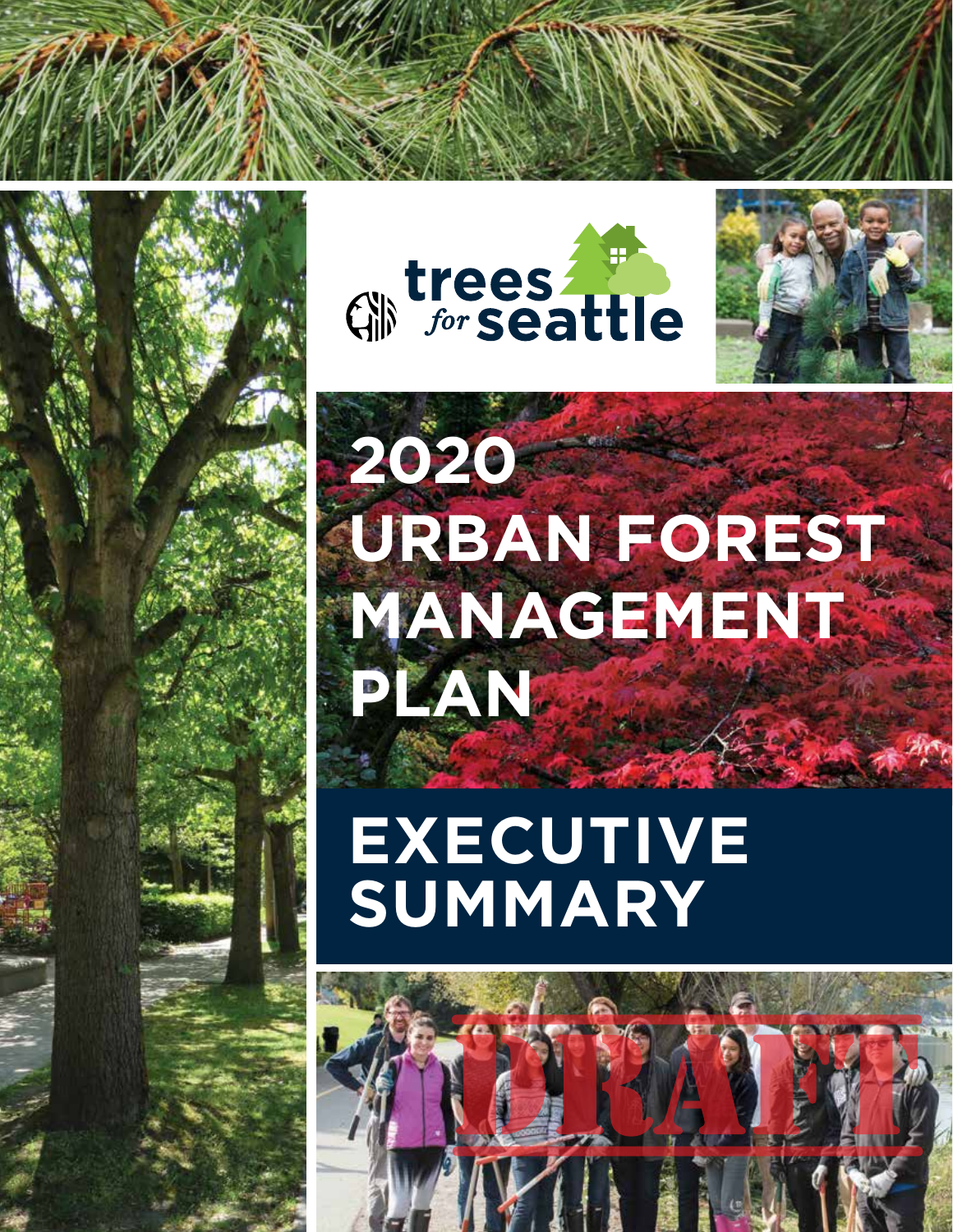Our urban forest is fundamental to the character of Seattle and to our quality of life, especially as Seattle continues to grow. Seattle's urban forest represents a valuable asset that provides ecological, economic, and social benefits. It helps define the character of the city, supports Seattle's public health, provides habitat for wildlife, creates spaces for exploration and enjoyment, cleans our air and water, and reduces the quantity of stormwater runoff, further helping water quality.

The 2020 Urban Forest Management Plan (UFMP) provides a framework for policy and action that guides city government decision-making to help Seattle maintain, preserve, enhance, and restore its urban forest. The core of the plan is a set of goals, strategies, actions, and indicators that will support a healthy and sustainable urban forest across Seattle's publicly and privately owned land.

#### Update process

Prior to the plan's development, the City's Urban Forestry Core Team worked with Seattle Public Utilities' Community Connections program and the Department of Neighborhood's Community Liaisons program to engage native peoples, as well as the African American, East African, Chinese, and Latinx communities living in and around the Greater Seattle region.

Traditional stakeholder engagement was conducted through the Trees for Seattle newsletter, website, and social media channels; presentations to key groups such as the Urban Forestry Commission; listening sessions with key partner organizations; and an online feedback form that was translated to Chinese (traditional and simplified), Korean, Somali, Spanish, and Vietnamese.

Feedback received through these efforts was used to produce a draft plan. The team then shared draft goals, strategies, and actions with members of nine environmental-justice priority communities (African American, Chinese, disabled, East-African, Latinx, Native American, seniors, Southeast Asian Cham refugees and un-housed populations) to ensure initial input was captured accurately.

Input received informed action agenda priorities and prompted the project team to change technical language to make the plan more accessible. Elements that changed based on feedback include:

- Plan goals and strategies were modified to focus on racial and social equity.
- Actions were added to work on community-requested, ongoing engagement, better ways to keep community involved in urban forestry work, and more translation.
- A new climate-change strategy was added to better address the importance of this issue.

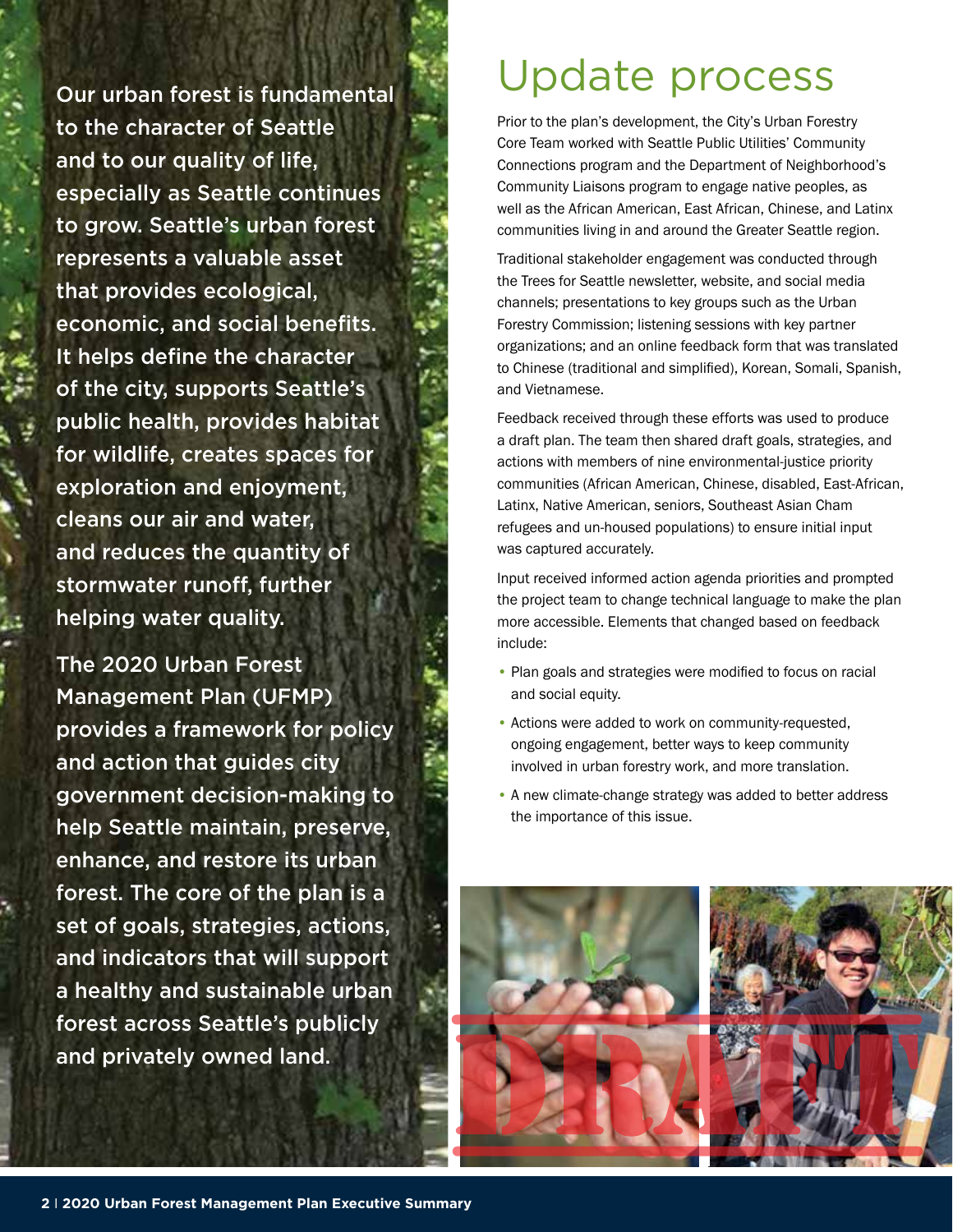

# forest today

Seattle has more than four million trees<sup>1</sup> and a diversity of understory plants. The urban forest occurs within a diverse range of environments, from natural areas with multi-story plants to downtown areas with individual trees planted in small tree-pits. Overall, Seattle's urban forest is a highly managed environment that has been profoundly shaped by its past and current residents and more recently by changes in climatic conditions. The urban forest is a critical infrastructure system, which works in concert with other infrastructure such as drains, pipes, sidewalks, and wires to deliver important services. It is estimated that the replacement value of Seattle's existing urban forest (the cost to re-plant trees and nurture them to their current size) is close to \$5 billion dollars.2

The presence of trees in an urban environment must be balanced with other citywide goals such as property rights, growth management, transportation, economic development, urban design, and the goals of property owners. A significant challenge faced by Seattle's urban forest is climate change. Trees both mitigate climate change and are affected by climate change. They absorb carbon dioxide and produce oxygen, but the changing weather (longer, drier summers, stronger storm events, etc.) has negative impacts on tree health, making them more susceptible to disease and pests.

#### Managing the urban forest

The City of Seattle has a diversity of existing policies, programs, regulations, and incentives that are used to manage Seattle's urban forest. Nine City departments engaged in Seattle's urban forestry work; each bring important expertise, perspective, and resources to this commitment—to the tune of nearly 100 city staff and over \$20 million dollars. The City urban forestry team plants and cares for street trees, provides free trees for residents, protects and restores forested

parklands, regulates the removal of trees, and promotes stewardship of the urban forest. Interdepartmental coordination is essential for effective management and consistent delivery of urban forestry programs.

1 Green Cities Research Alliance, August 2012. Seattle's Forest Ecosystem Values. Analysis of the Structure, Function, and Economic Benefits. 2 Green Cities Research Alliance, August 2012. Seattle's Forest Ecosystem Values. Analysis of the Structure, Function, and Economic Benefits.





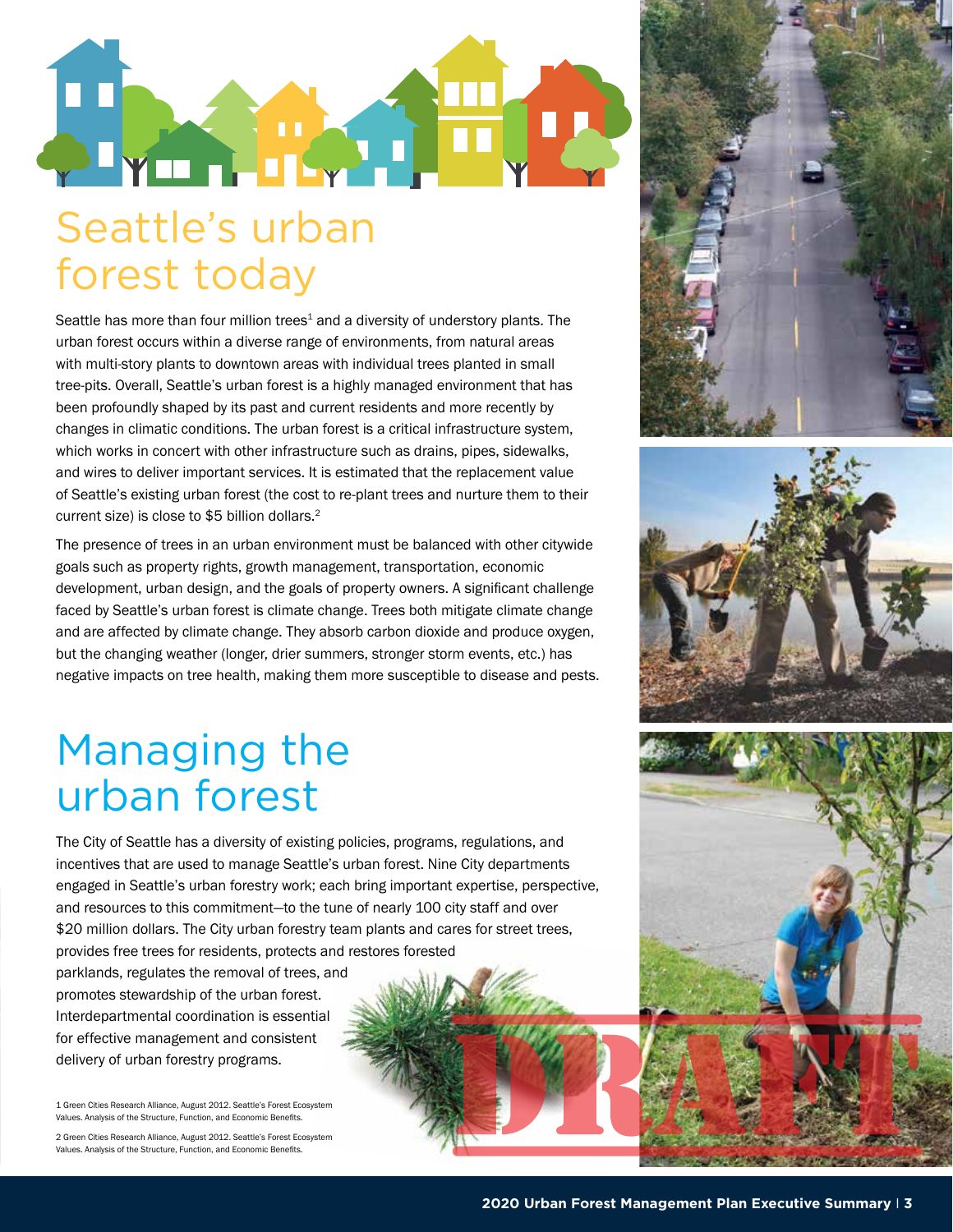





#### Urban Forest Management Plan goals

The City's Urban Forestry Core Team developed a set of diverse, comprehensive goals to guide urban forestry work. These goals were informed by an inclusive engagement process undertaken in preparation for this plan update.

- 1. Racial and social equity. Urban forestry benefits and responsibilities are shared fairly across communities, community trust is built, and decisions are guided by diverse perspectives, including those of environmental justice communities.
- 2. Ecosystems and human health. The urban forest improves air quality, human wellbeing, public health and water quality; provides beauty, environmental and economic benefits, fish and wildlife habitat, food, outdoor fun; and helps store rainwater.
- 3. Human safety and property protection. Urban forestry work is focused on public and crew safety and uses up-to-date practices.
- 4. Climate change. Urban forestry work helps people, and urban trees and vegetation adapt to and recover from the impacts of climate change.
- 5.Community care. The Seattle community, including all people, organizations, institutions, and businesses, works together to appreciate and care for the urban forest and to understand tree protection regulations.
- 6.Balance competing priorities. Urban forestry practices and policies work with and support other City and community goals including access, climate action, culturally appropriate resource provision, economic development, environmental protection, social justice, food and medicine production, housing, balancing tree shade with light, public safety, recreation, transportation, and utility provision.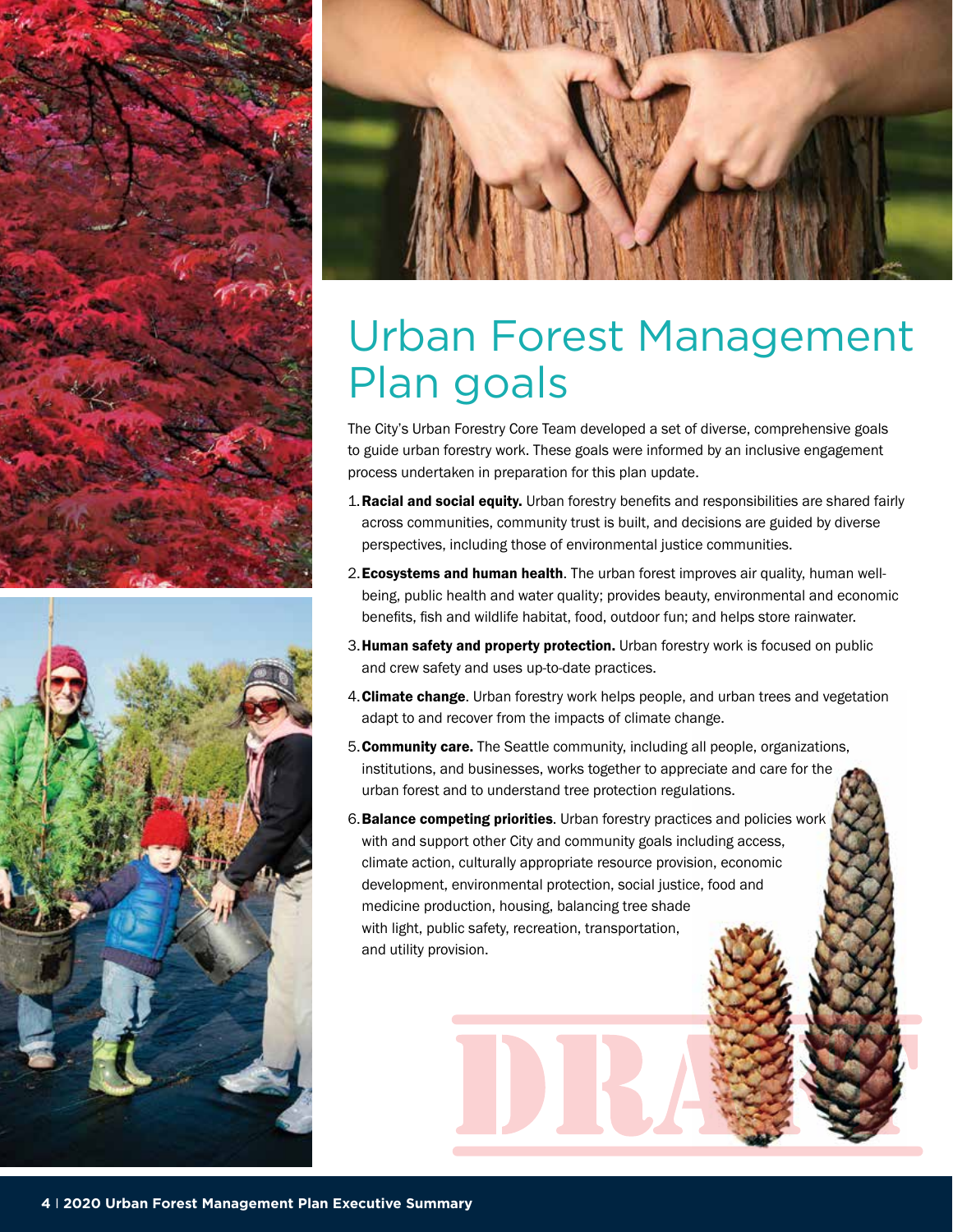## **Strategies**

In order to meet the goals of this plan, seven overarching strategies were developed that represent a comprehensive approach to mobilizing informed and effective action. These strategies were used to develop the specific actions included in the action agenda.

- 1.Consider the needs of environmental justice communities in all urban forestry actions.
- 2.Prepare for climate change impacts and build a resilient urban forest.
- 3.Understand the condition and complexity of the urban forest resource, how it was different in the past and how it may change in the future.
- 4.Coordinate communication, cooperation, and decisions within the City and with other agencies.
- 5.Inspire, inform, and work with the community to help care for Seattle's urban forest.
- 6.Preserve, restore, and enhance the urban forest on City property and rights-of-way.
- 7. Regulate and provide support to the community for keeping, removing, replacing, and planting trees.

### Action agenda

The action agenda outlines the steps that the City of Seattle and community partners will take to implement the UFMP. The action agenda was informed by the inclusive engagement process and reflects input provided by environmental justice communities (communities of color, immigrants, native peoples, refugees, people with low-incomes, youth, and individuals with limited-English proficiency), key stakeholders and the public at large. Departmental workplans will provide additional details on those aspects of the urban forest that each department can manage. For example, SDOT manages trees along our streets in the rights-of-way while SPR has primary responsibility for the Developed Parks and Parks' Natural Areas Management Units.

City government will continue to perform key ongoing, urban forestry work including:

- Planting trees throughout Seattle and complying with the City of Seattle Two-for-One tree replacement policy.
- •Developing plans and strategies to manage the urban forest on City of Seattle natural landscapes and properties.
- •Removing invasive plants from Seattle's forested areas.
- •Coordinating departmental work and collaborating on urban forestry citywide efforts.
- •Updating initiatives and regulations in support of our Seattle's urban forest.

The actions in the table on the following page build on our ongoing work and will be the focus of this plan for implementation in the next five years.

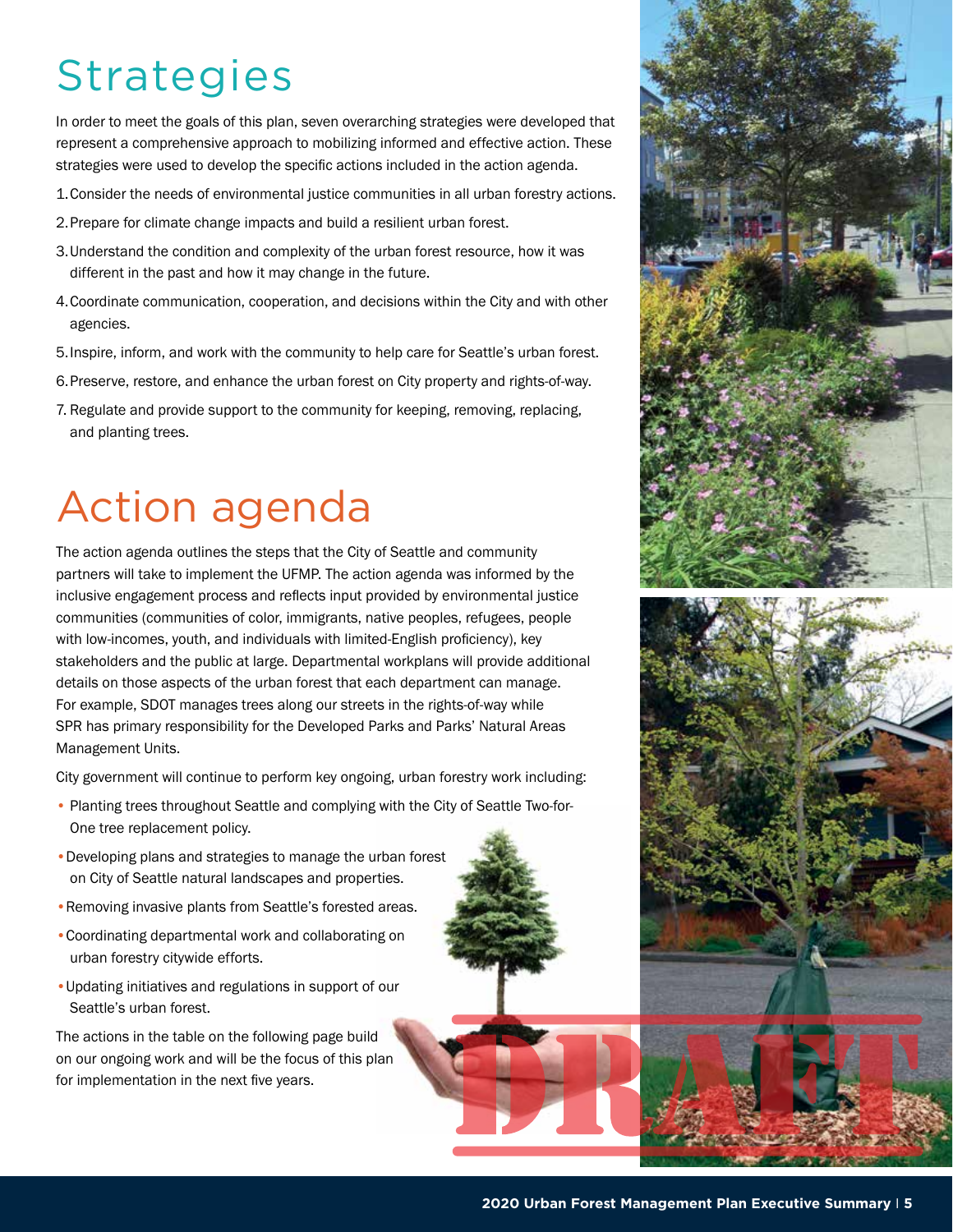#### Urban Forest Management Plan Action Agenda (Priority actions are in bold font)

| Action #                                                                                                                                                  | <b>Action</b>                                                                                                                                                                                                                                                                                                                                   | <b>Rationale</b>                                                                                                                                                                                               | Dept. Lead           |  |  |
|-----------------------------------------------------------------------------------------------------------------------------------------------------------|-------------------------------------------------------------------------------------------------------------------------------------------------------------------------------------------------------------------------------------------------------------------------------------------------------------------------------------------------|----------------------------------------------------------------------------------------------------------------------------------------------------------------------------------------------------------------|----------------------|--|--|
|                                                                                                                                                           | Strategy 1: Consider first the needs of environmental justice communities in all urban forestry actions                                                                                                                                                                                                                                         |                                                                                                                                                                                                                |                      |  |  |
| 1                                                                                                                                                         | Create a program to improve access for people in<br>environmental equity priority communities to internships,<br>apprenticeships, and jobs in urban forestry.                                                                                                                                                                                   | BIPOC communities want to participate in urban<br>forestry; the industry needs active change in order to<br>create a robust, diverse pipeline both in the public and<br>private sector.                        | <b>OSE</b>           |  |  |
| $\mathbf{2}$                                                                                                                                              | Focus tree planting in environmental equity priority<br>communities.                                                                                                                                                                                                                                                                            | To mitigate disparities due to lower canopy cover<br>existing in BIPOC communities.                                                                                                                            | Core Team            |  |  |
| 3                                                                                                                                                         | Focus tree, landscape, and natural area maintenance<br>in environmental equity priority communities.                                                                                                                                                                                                                                            | To mitigate disparities due to lower canopy cover<br>existing in BIPOC communities.                                                                                                                            | Core Team            |  |  |
| 4                                                                                                                                                         | Explore ways to support property owners and renters in<br>environmental equity priority communities to care for trees<br>on private property.                                                                                                                                                                                                   | Tree maintenance requires specialized knowledge and<br>can be expensive and burdensome. Support to BIPOC<br>communities will enhance the quality of our urban<br>forest on private property.                   | Core Team            |  |  |
| Strategy 2: Prepare for climate change impacts and build a resilient urban forest                                                                         |                                                                                                                                                                                                                                                                                                                                                 |                                                                                                                                                                                                                |                      |  |  |
| 5                                                                                                                                                         | Conduct a climate change vulnerability assessment to<br>inform how the City's urban forestry work should respond<br>to a changing climate, including increasing droughts and<br>pests.                                                                                                                                                          | A vulnerability assessment for our urban forestry<br>work will identify, quantify, and prioritize/rank the<br>weaknesses in the system. Specific actions will support<br>resiliency in Seattle's urban forest. | SPR, SDOT            |  |  |
| 6                                                                                                                                                         | Develop a list of tree species resilient to climate change<br>and pests.                                                                                                                                                                                                                                                                        | Diversity of species, especially those resilient to<br>climate change will improve the resiliency of our urban<br>trees individually and as forest stands.                                                     | Core Team            |  |  |
| $\overline{7}$                                                                                                                                            | Explore ways to reduce carbon dioxide emissions from urban<br>forestry work.                                                                                                                                                                                                                                                                    | City departments will coordinate to reduce negative<br>impacts from our urban forestry operations (e.g.<br>reduce excess or duplicated driving, acquire more<br>efficient equipment types, etc.).              | Core Team            |  |  |
| Strategy 3: Understand the condition and complexity of the urban forest resource, how it was different in<br>the past and how it may change in the future |                                                                                                                                                                                                                                                                                                                                                 |                                                                                                                                                                                                                |                      |  |  |
| 8                                                                                                                                                         | Perform a citywide canopy cover assessment every<br>five years. Compare the results to previous estimates<br>to understand what has changed.                                                                                                                                                                                                    | Frequent assessments will provide canopy cover<br>change over time data and help monitor progress<br>towards our goals.                                                                                        | <b>OSE</b>           |  |  |
|                                                                                                                                                           | Strategy 4: Coordinate communication, cooperation, and decisions within the City and with other agencies                                                                                                                                                                                                                                        |                                                                                                                                                                                                                |                      |  |  |
| 9                                                                                                                                                         | Continue using the Urban Forestry Core Team as the<br>key coordination group for City-wide inter-departmental<br>urban forestry work.                                                                                                                                                                                                           | Interdepartmental coordination is key to providing<br>enhanced customer service and provide timely<br>technical expertise to the City.                                                                         | Core Team            |  |  |
| Strategy 5: Inspire, inform, and work with the community to help care for Seattle's urban forest                                                          |                                                                                                                                                                                                                                                                                                                                                 |                                                                                                                                                                                                                |                      |  |  |
| 10                                                                                                                                                        | Create a citywide urban forestry communication strategy<br>that will identify better ways to share information with<br>environmental equity communities about volunteer<br>opportunities, tree care information, regulations,<br>incentives, and winter storms. This strategy should have<br>a special emphasis on Native American communities. | Throughout the inclusive engagement for the plan<br>update BIPOC communities expressed interest in being<br>included in all aspects of the City's urban forestry work<br>and efforts.                          | Core Team            |  |  |
| 11                                                                                                                                                        | Expand volunteer programs focused on elders and children.                                                                                                                                                                                                                                                                                       | The inclusive engagement process confirmed a need to<br>broaden our volunteer programs to be more accessible<br>to elders and children in BIPOC communities.                                                   | Trees for<br>Seattle |  |  |
| 12                                                                                                                                                        | Explore the impact of trees on allergies and opportunities to<br>reduce tree-produced allergies.                                                                                                                                                                                                                                                | This was a concern identified by the Chinese<br><b>Information Service Center.</b>                                                                                                                             | Core Team            |  |  |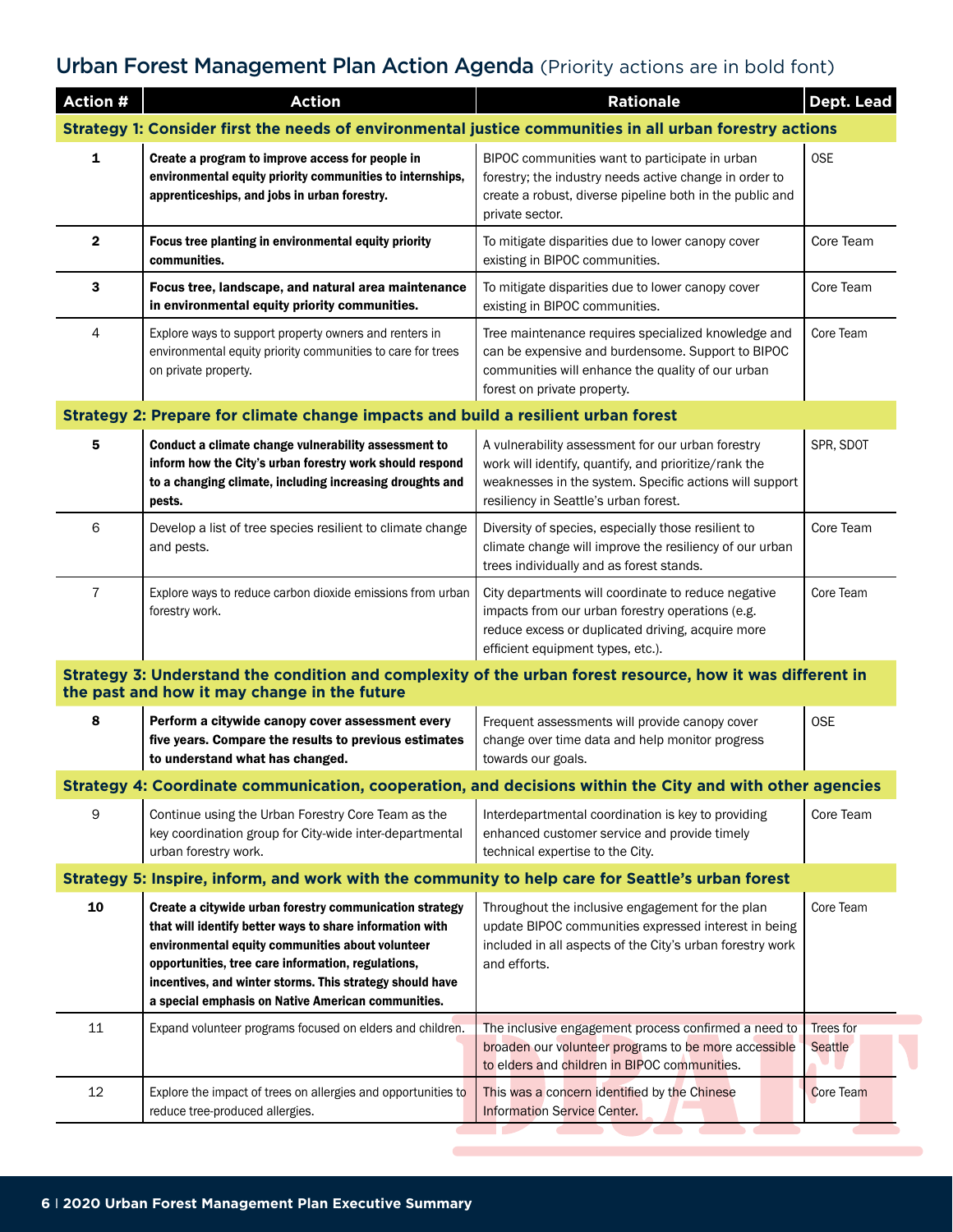#### Urban Forest Management Plan Action Agenda (continued)

| <b>Action #</b>                                                                                                   | <b>Action</b>                                                                                                           | <b>Rationale</b>                                                                                                                                                                                                                                               | Dept. Lead  |  |
|-------------------------------------------------------------------------------------------------------------------|-------------------------------------------------------------------------------------------------------------------------|----------------------------------------------------------------------------------------------------------------------------------------------------------------------------------------------------------------------------------------------------------------|-------------|--|
| Strategy 6: Preserve, restore, and enhance the urban forest on City property and the right-of-way                 |                                                                                                                         |                                                                                                                                                                                                                                                                |             |  |
| 13                                                                                                                | Support citywide efforts to find long-term solutions to<br>homeless encampments in urban forests.                       | Unintended consequences of unhoused populations<br>encampments in forested areas include negative<br>impacts to restoration efforts and tree health.                                                                                                           | Core Team   |  |
| 14                                                                                                                | Explore solutions for conflicts between tree roots and<br>sidewalks that support the needs of people with disabilities. | Tree roots sometimes cause sidewalks to get out of<br>compliance with the American with Disabilities Act<br>requirements. Finding creative solutions for these<br>conflicts is key for responsible management of our<br>street trees.                          | <b>SDOT</b> |  |
| Strategy 7: Regulate and provide support to the community for keeping, removing, replacing, and<br>planting trees |                                                                                                                         |                                                                                                                                                                                                                                                                |             |  |
| 15                                                                                                                | Explore ways to help property owners remove invasive plants<br>and pests on private land.                               | The City's Green Seattle Partnership has and continues<br>to invest resources to free our forested parklands from<br>invasive plants and pests. When such species exist<br>on private property, they migrate to our restored acres<br>negating our investment. | Core Team   |  |
| 16                                                                                                                | Explore ways to help property owners manage unimproved<br>rights-of-way next to their property                          | Unimproved rights-of-way present an opportunity to<br>increase our tree canopy.                                                                                                                                                                                | Core Team   |  |
| 17                                                                                                                | Explore ways to increase canopy (tree) cover in industrial<br>areas.                                                    | Based on SDOT's updated inventory, opportunities for<br>street tree planting in industrial areas will mitigate air<br>quality and heat island effect in areas with reduced or<br>no tree canopy.                                                               | <b>SDOT</b> |  |
| 18                                                                                                                | Update the City's tree protection regulations.                                                                          | Most of our trees are on private property (67% of the<br>land is residential and represents 72% of our canopy).<br>Effective protection for trees on private property is a<br>key element of our citywide strategy to keep Seattle                             | <b>SDCI</b> |  |

livable especially as we continue to grow.

As the UFMP update process was moving forward, the COVID-19 pandemic transformed life as we know it. The City pivoted to emergency response and re-allocated resources to support vulnerable populations that were disproportionally impacted by the pandemic.

City departments will continue to support urban forestry efforts with available funding. Even though some of the action items below could help expedite the recovery of our most vulnerable communities, Core Team is aware of the challenging times ahead. As economic recovery takes place and additional funding becomes available, Core Team recommends that new funding be prioritized toward the following efforts:

1.Ongoing funding for tree and natural area crews to maintain our urban forest.

2.Continuing to perform canopy cover assessments.

- 3.Expanding efforts to implement an urban forestry jobs pipeline for environmental equity communities.
- 4.Creating a citywide urban forestry communication strategy that will identify better ways to share information with environmental equity communities about volunteer opportunities, tree care information, regulations, incentives, and winter storms.

5.Providing support to Seattle residents to remove invasive species from their property.